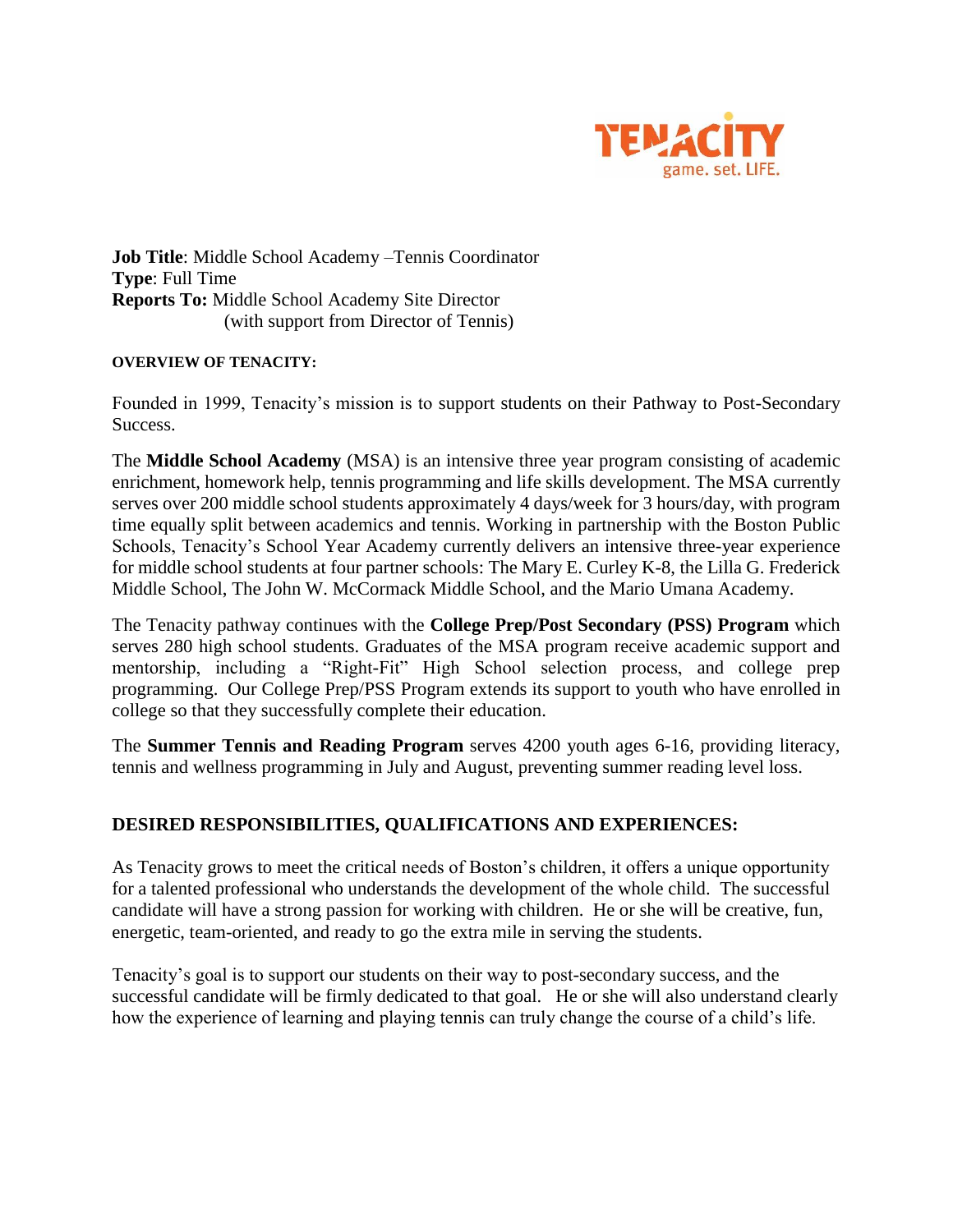## **RESPONSIBILITIES:**

- Effective Implementation of Tennis Program
	- 1. Create a safe and affirming team culture in which students can take risks, work hard and support each other as they develop their tennis skills
	- 2. Develop and implement instructional plans that offer high structure programming
	- 3. Train and supervise Americorps Fellows and volunteers
	- 4. Respond to students in the moment
	- 5. Prepare and maintain tennis equipment
- Overall Success of Site
	- 1. Help recruit, select and register middle school students for the program
	- 2. Maintain high student retention rates and site attendance rates.
	- 3. Support site teammates however necessary
	- 4. Comply with all program requirements including those specified by the school's education service contract
	- 5. Build and manage relationships with the principal, teachers and parents to discuss individual student progress and ways to better meet the needs of the students and school.
	- 6. Participate in school meetings
- Data Collection
	- 1. Collect and compile fitness and tennis data in a timely and organized way.
	- 2. Maximize student participation in data collection activities
	- 3. Create a culture of high achievement on fitness and tennis measures
- Elementary Tennis
	- 1. Schedule and implement elementary tennis to the feeder elementary schools
	- 2. Use this program as a way of recruiting elementary school students into the summer and school-year programs that Tenacity offers
- Summer
	- 1. Work in a lead role in Tenacity's Summer Tennis and Reading Program (STRP)
	- 2. Help design and implement STRP training

## **QUALIFICATIONS AND EXPERIENCES**

- 3+ years of experience implementing youth tennis programming, preferably in large group settings
- Passion for working with kids as a Sports Based Youth Development practitioner and coordinator
- Previous experience working with urban, multi-cultural constituents
- Previous experience as a coach or mentor
- Behavior management experience
- Strong interpersonal, team development, management, organizational and communications skills
- Proficiency in verbal and written communication, Microsoft Word, Excel